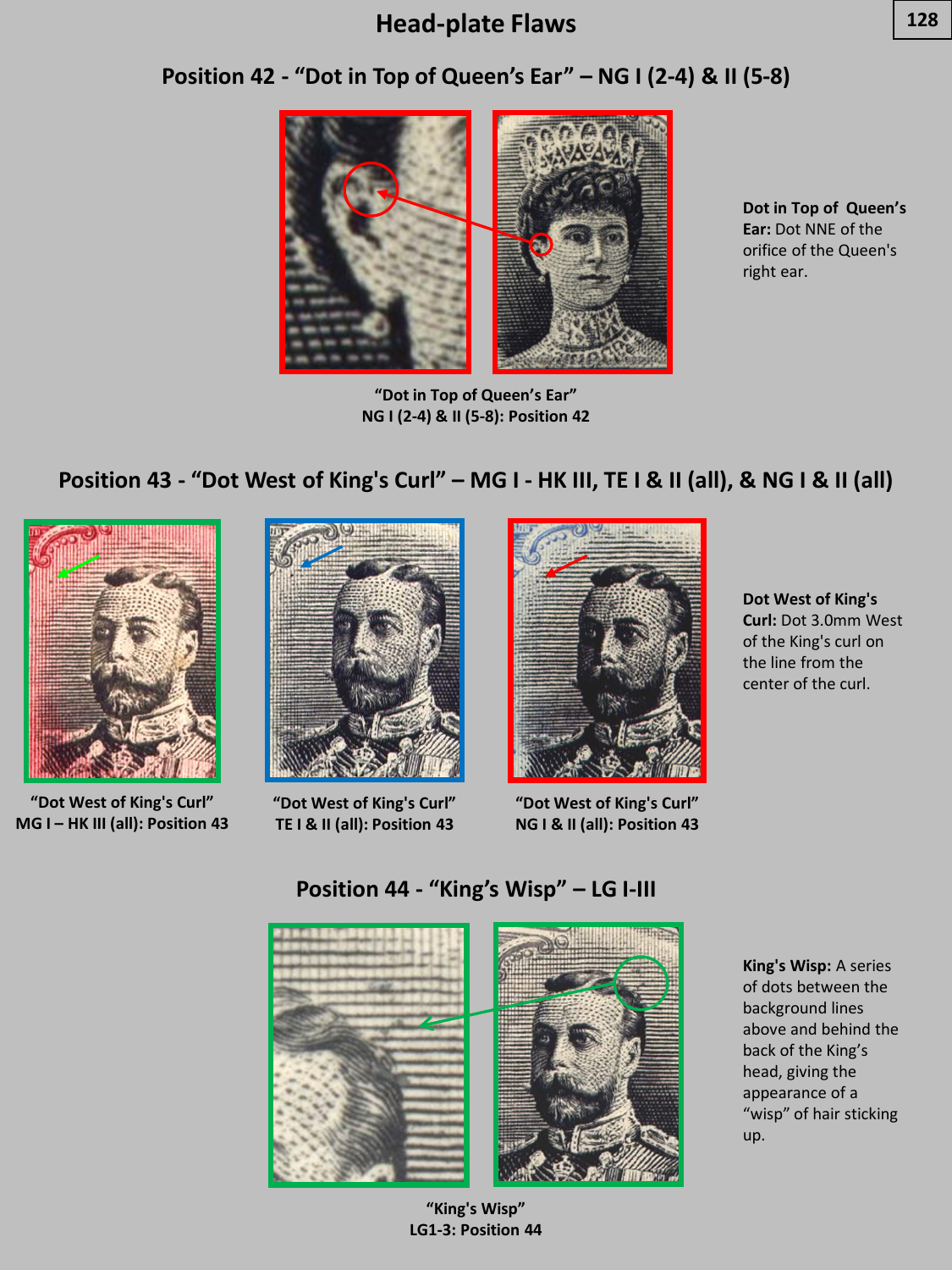#### **Position 46 - "King's Extra Curl" – LG I-III**



**"King's Extra Curl" LG I-III: Position 46**



**"King's Extra Curl" LG I-III: Position 46**



**"King's Extra Curl" LG I-III: Position 46**

**King's Extra Curl:**  Caused by roller misalignment where the transfer roller die slipped out of its proper groove and made an extra (double) image of the King's Hairline.

#### **Position 46 - "King's Beard Flaw" – NG I & II (all states)**



**"King's Beard Flaw" NG I & II (all states): Position 46**

**King's Beard Flaw:**  Distinct SW protrusions from the beard onto the 3rd, 4th, and 5th horizontal background lines below his mustache.

#### **Position 47 - "South Margin Gouges" – HK I-III**



**"South Margin Gouges"** gap; 2.5mm line. **HK1-3: Position 47**

#### **South Margin Gouges:**

**HK I**: Distinct obtrusive gouges in the South margin from 10mm South of the Queen's right eye to a point 4.5mm below the King's left shoulder. **HK II-III**: Single distinct horizontal scratch going East from a point 10.1mm South of the Queen's left pearl; 1mm gap; 1.5mm line; 2.5mm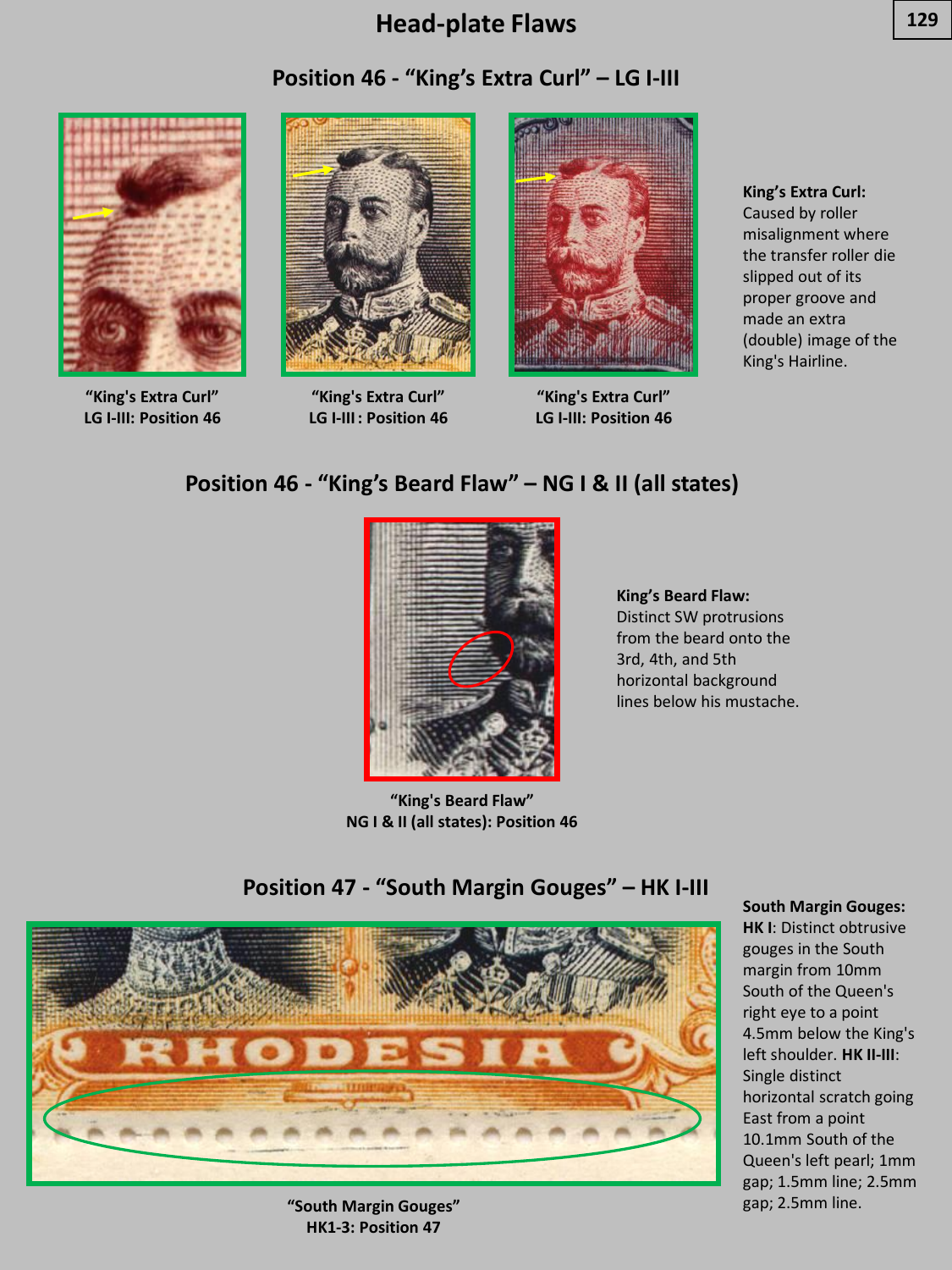# **Position 47 - "Triangle of Dots" – TE I (3) - II (5)**



**"Triangle of Dots" TE I (3) - II (5): Position 47**

**Triangle of Dots:** 

Three very large dots in a triangular pattern East of the Queen: 1 at 2.6mm East at the level of her hairline and 2 at 2.6mm and 3mm East at the level of her eyes.

# **Position 48 - "Wavy Scratch in SW Corner" – NG I & II (all states)**



**Wavy Scratch in SW Corner:**  Wavy 6mm horizontal scratch in the SW corner 4mm South of the tip of the Queen's right shoulder.

**"Wavy Scratch in SW Corner" NG I & II (all states): Position 48**

## **Position 50 - "King's Nostril Flaw" – LG I-III**



**"King's Nostril Flaw" LG I-III: Position 50**

**King's Nostril Flaw:**  Small vertical mark just above the King's left nostril.